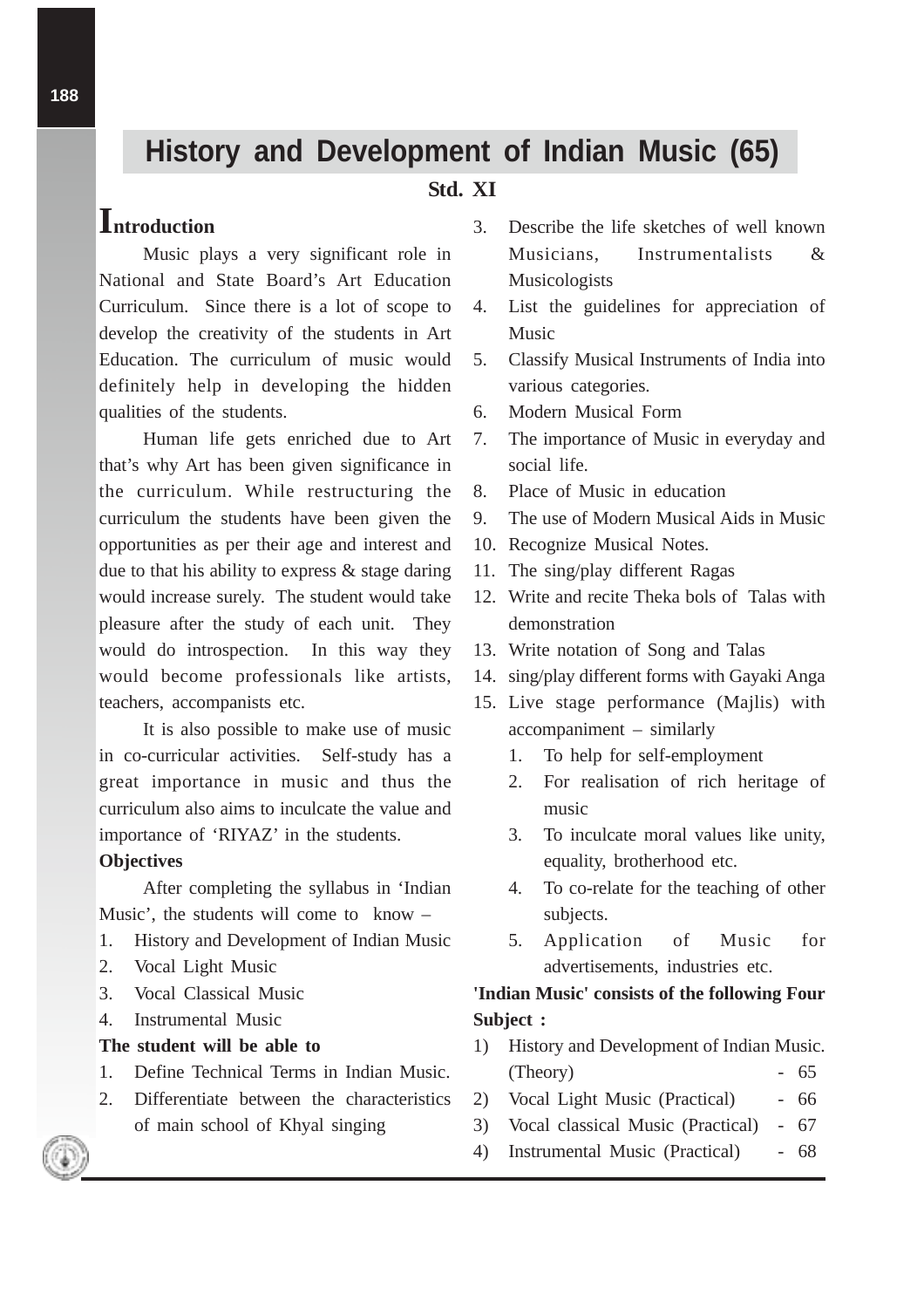#### **Choice of Subject :**

- i) Each of the four subjects mentioned above under 'Indian Music' is considered for 100 marks.
- ii) 'History and Development of Indian Music' (Theory) shall be compulsory for all students offering 'Indian Music' i.e. - Practical Subjects
- iii) The theory paper called 'History and Development of Indian Music' can be chosen independently.
- iv) But while choosing the Practical Papers i.e. Vocal Light Music OR Vocal Classical Music OR instrumental Music, it is compulsory to take the subject called 'History and Development of Indian Music'.
- v) Student can choose any one practical subject from Three Practical Subjects. (Vocal Light Music-66, Vocal Classical Music-67 and Instrumental Music-68).

#### **Implementation of the Practical**

- 1. For Teaching a Music Practical Subjects (Sub.No.66, 67, 68). The maximum number of students in one batch should be Twenty only.
- 2. For Vocal Light & Vocal Classical Music (66, 67) there should be separate batches for boys and girls, based on the Natural Vocal Limitatiions.
- 3. There should be six periods in a week (one period – every day) for all music practical subjects per batch.

## **XI - Sylabus**

#### **1. History of Indian Music**

- 1.1 Vedic Period
- 1.2 Mogal Period

#### **2 Gurukul Padhhati**

- 2.1 Nature
- 2.2 Merit and Demerit
- **3 Gharana : Study in View of Khyal Gayaki**
	- 3.1 Gwalieor Gharana
	- 3.2 Agra Gharana
	- 3.3 Jaipur Gharana
	- 3.4 Kirana Gharana

#### **4 Biographical Sketches**

- 4.1 Pt.Balkrishnabuwa Ichalkaranijikar
- 4.2 Ustad Faiyaz Khan
- 4.3 Ustad Alladiya Khan
- 4.4 Ganhira Hirabai Badodekar

#### **5 Musical Forms**

- 5.1 Bhavgeet
- 5.2 Folksong
- 5.3 Bhajan
- 5.4 Natya Geet

#### **6 Classification of Instruments**

- 6.1 Four types of Instruments
- 6.2 Detail information about Tanpura, Tabla, Harmonium

# **7. Modern Forms**

- 7.1 Orchestra
- 7.2 Choral Music
- 7.3 Fusion

# **Std.XII**

# **Introduction**

Music plays a very significant role in National and State Board's Art Education Curriculum. Since there is a lot of scope to develop the creativity of the students in Art Education. The curriculum of music would definitely help in developing the hidden qualities of the students.

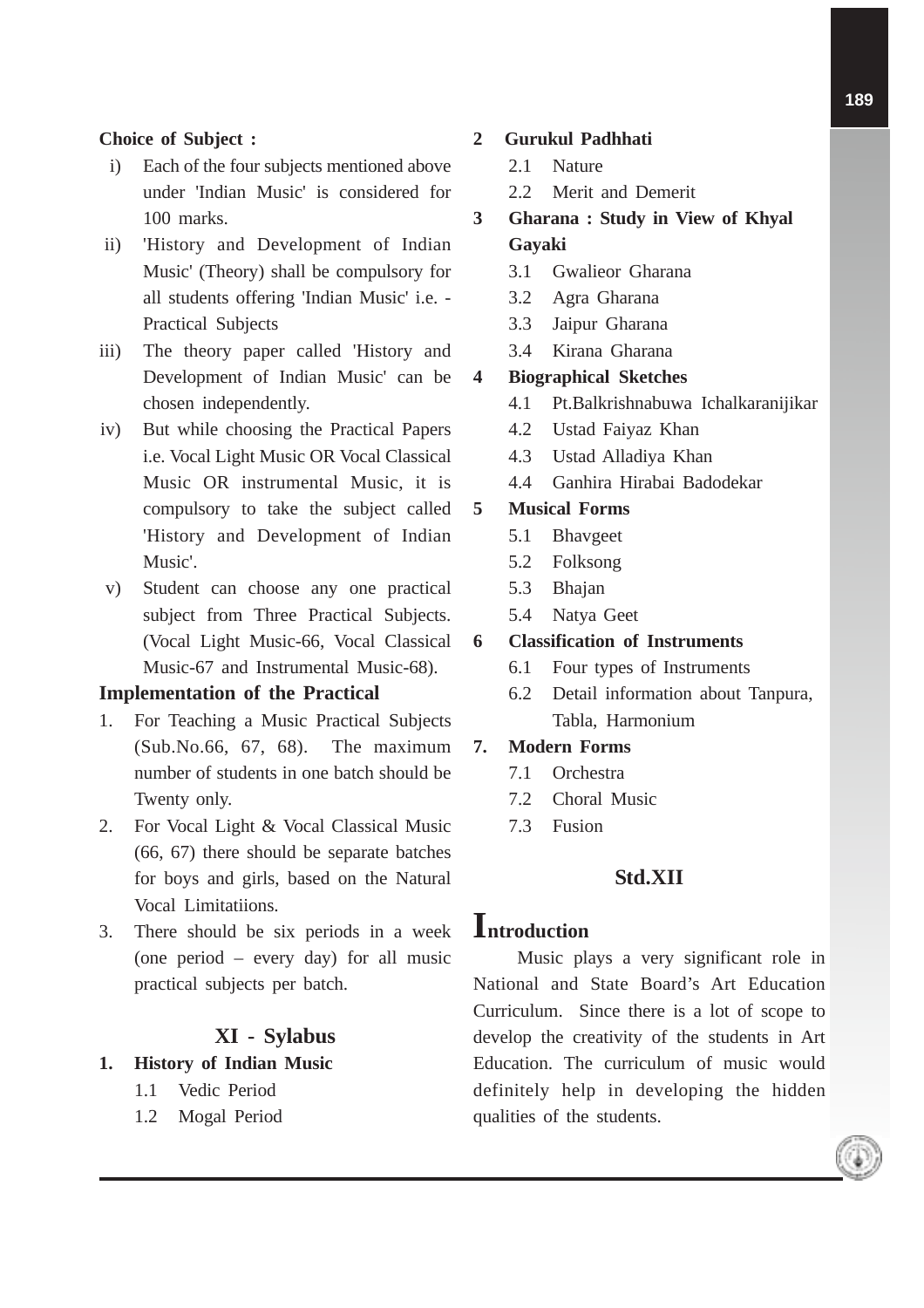Human life gets enriched due to Art that's why Art has been given significance in the curriculum. While restructuring the curriculum the students have been given the opportunities as per their age and interest and due to that his ability to express  $\&$  stage daring would increase surely. The student would take pleasure after the study of each unit. They would do introspection. In this way they would become professionals like artists, teachers, accompanists etc.

It is also possible to make use of music in co-curricular activities. Self-study has a great importance in music and thus the curriculum also aims to inculcate the value and importance of 'RIYAZ' in the students.

#### **Objectives**

After completing the syllabus in 'Indian Music', the students will come to know –

- 1. History and Development of Indian Music
- 2. Vocal Light Music
- 3. Vocal Classical Music
- 4. Instrumental Music

#### **The student will be able to**

- 1. Define Technical Terms in Indian Music.
- 2. Differentiate between the characteristics of main school of Khyal singing
- 3. Describe the life sketches of well known Musicians, Instrumentalists & Musicologists
- 4. List the guidelines for appreciation of Music
- 5. Classify Musical Instruments of India into various categories.
- 6. Modern Musical Form
- 7. The importance of Music in everyday and social life.
- 8. Place of Music in education
- 9. The use of Modern Musical Aids in Music
- 10. Recognize Musical Notes.
- 11. The sing/play different Ragas
- 12. Write and recite Theka bols of Talas with demonstration
- 13. Write notation of Song and Talas
- 14. sing/play different forms with Gayaki Anga
- 15. Live stage performance (Majlis) with accompaniment – similarly
	- 1. To help for self-employment
	- 2. For realisation of rich heritage of music
	- 3. To inculcate moral values like unity, equality, brotherhood etc.
	- 4. To co-relate for the teaching of other subjects.
	- 5. Application of Music for advertisements, industries etc.

# **'Indian Music' consists of the following Four Subject :**

- 1) History and Development of Indian Music.  $(Theory)$  - 65
- 2) Vocal Light Music (Practical) 66
- 3) Vocal classical Music (Practical) 67
- 4) Instrumental Music (Practical) 68

#### **Choice of Subject :**

- i) Each of the four subjects mentioned above under 'Indian Music' is considered for 100 marks.
- ii) 'History and Development of Indian Music' (Theory) shall be compulsory for all students offering 'Indian Music' i.e. - Practical Subjects
- iii) The theory paper called 'History and Development of Indian Music' can be chosen independently.
- iv) But while choosing the Practical Papers i.e. Vocal Light Music OR Vocal Classical